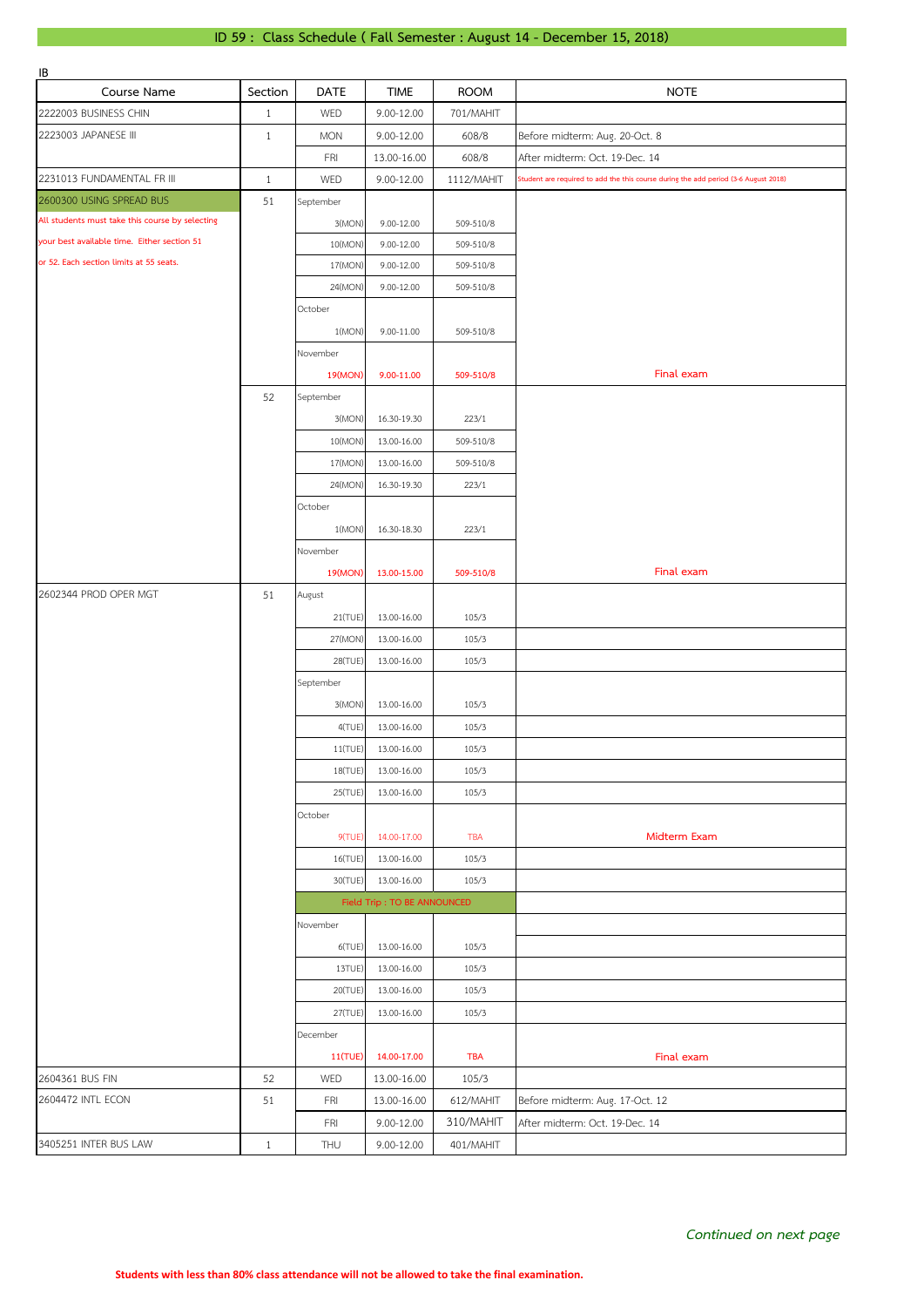| Select only one elective course from the following courses |    |            |                |            |                      |
|------------------------------------------------------------|----|------------|----------------|------------|----------------------|
| 2602330 HUMAN RES MGT                                      | 51 | <b>TUE</b> | 9.00-12.00     | 1306/MAHIT |                      |
| 2602415 PRIN MGT CONS                                      | 51 | August     |                |            |                      |
|                                                            |    | 18(SAT)    | $9.00 - 12.00$ | 1304/MAHIT |                      |
|                                                            |    | 25(SAT)    | $9.00 - 12.00$ | 1304/MAHIT |                      |
|                                                            |    | September  |                |            |                      |
|                                                            |    | 1(SAT)     | $9.00 - 12.00$ | 1304/MAHIT |                      |
|                                                            |    | 8(SAT)     | $9.00 - 12.00$ | 1304/MAHIT |                      |
|                                                            |    | 15(SAT)    | $9.00 - 12.00$ | 1304/MAHIT |                      |
|                                                            |    | 22(SAT)    | $9.00 - 12.00$ | 1304/MAHIT |                      |
|                                                            |    | 29(SAT)    | 9.00-12.00     | 1304/MAHIT | Midterm assignment   |
|                                                            |    | October    |                |            |                      |
|                                                            |    | 6(SAT)     | 9.00-12.00     | 1304/MAHIT | Midterm presentation |
|                                                            |    | 20(SAT)    | $9.00 - 12.00$ | 1304/MAHIT |                      |
|                                                            |    | 27(SAT)    | 9.00-12.00     | 1304/MAHIT |                      |
|                                                            |    | November   |                |            |                      |
|                                                            |    | 3(SAT)     | 9.00-12.00     | 1304/MAHIT |                      |
|                                                            |    | 10(SAT)    | 9.00-12.00     | 1304/MAHIT |                      |
|                                                            |    | 17(SAT)    | $9.00 - 12.00$ | 1304/MAHIT |                      |
|                                                            |    | 21(WED)    | 18.00-21.00    | 1304/MAHIT |                      |
|                                                            |    | 24(SAT)    | 9.00-12.00     | 1304/MAHIT | Final assignment     |
|                                                            |    | December   |                |            |                      |
|                                                            |    | 1(SAT)     | 9.00-12.00     | 1304/MAHIT | Final presentation   |
| 2605314 CONSUMER BEHAVIOR                                  | 52 | THU        | 13.00-16.00    | 105/3      |                      |

## **FINANCE**

| Course Name                                     | Section | <b>DATE</b> | <b>TIME</b>    | <b>ROOM</b> | <b>NOTE</b>   |
|-------------------------------------------------|---------|-------------|----------------|-------------|---------------|
| 2600300 USING SPREAD BUS                        | 51      | September   |                |             |               |
| All students must take this course by selecting |         | 3(MON)      | 9.00-12.00     | 509-510/8   |               |
| your best available time. Either section 51     |         | 10(MON)     | $9.00 - 12.00$ | 509-510/8   |               |
| or 52. Each section limits at 55 seats.         |         | 17(MON)     | $9.00 - 12.00$ | 509-510/8   |               |
|                                                 |         | 24(MON)     | $9.00 - 12.00$ | 509-510/8   |               |
|                                                 |         | October     |                |             |               |
|                                                 |         | 1(MON)      | $9.00 - 11.00$ | 509-510/8   |               |
|                                                 |         | November    |                |             |               |
|                                                 |         | 19(MON)     | 9.00-11.00     | 509-510/8   | Final exam    |
|                                                 | 52      | September   |                |             |               |
|                                                 |         | 3(MON)      | 16.30-19.30    | 223/1       |               |
|                                                 |         | 10(MON)     | 13.00-16.00    | 509-510/8   |               |
|                                                 |         | 17(MON)     | 13.00-16.00    | 509-510/8   |               |
|                                                 |         | 24(MON)     | 16.30-19.30    | 223/1       |               |
|                                                 |         | October     |                |             |               |
|                                                 |         | 1(MON)      | 16.30-18.30    | 223/1       |               |
|                                                 |         | November    |                |             |               |
|                                                 |         | 19(MON)     | 13.00-15.00    | 509-510/8   | Final exam    |
| 2602371 PRIN INTL BUS MGT                       | 51      | WED         | 9.00-12.00     | 105/3       |               |
| 2602416 BUS STRATEGY                            | 51      | THU         | 9.00-12.00     | 408/MAHIT   | Dr. Rapeeporn |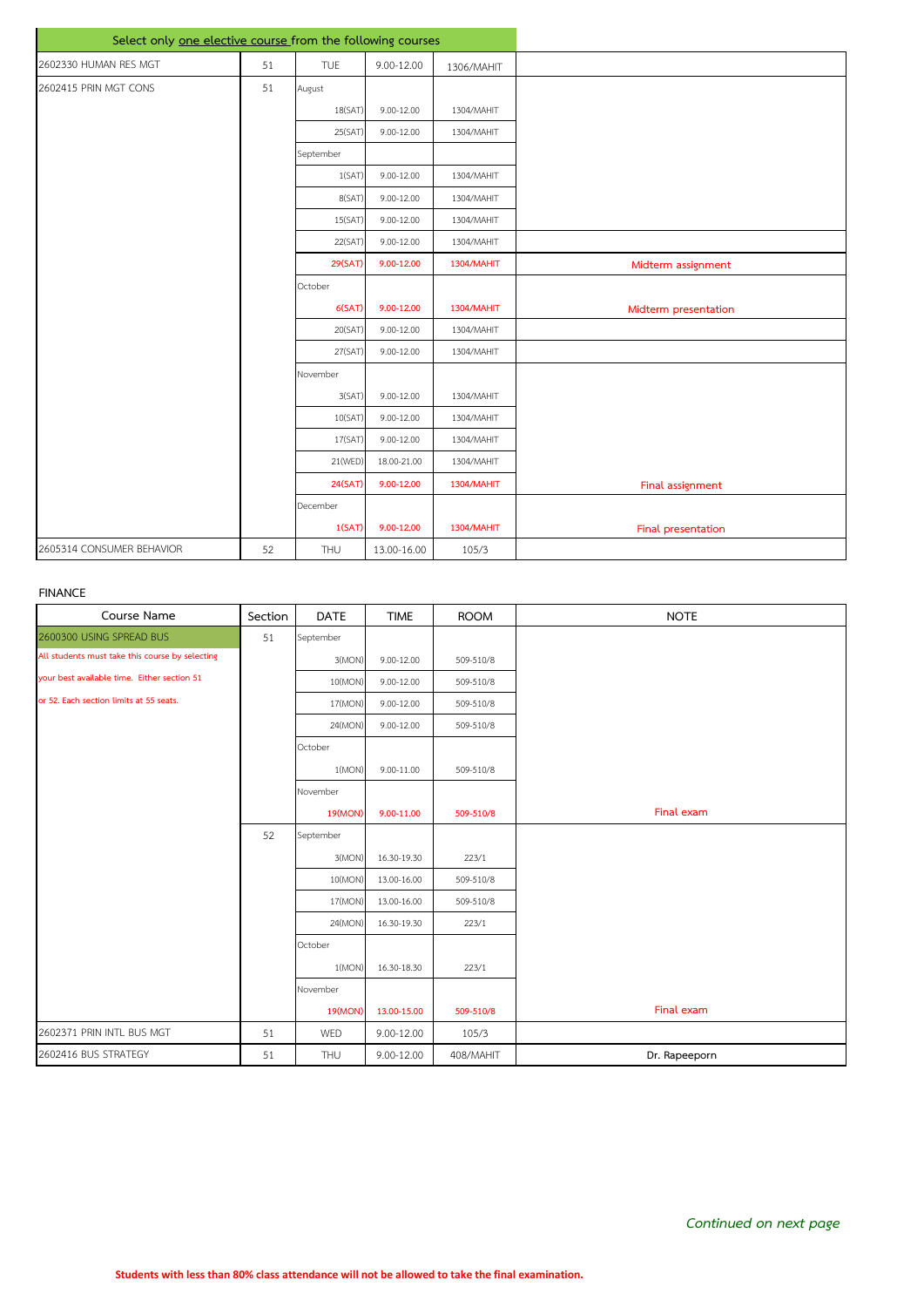| Course Name                                                     | Section      | <b>DATE</b>       | <b>TIME</b>                  | <b>ROOM</b>             | <b>NOTE</b>          |
|-----------------------------------------------------------------|--------------|-------------------|------------------------------|-------------------------|----------------------|
| 2604334 PRIN EQ ANA                                             | 51           | August            |                              |                         |                      |
|                                                                 |              | 17(FRI)           | $9.00 - 12.00$               | 306/3                   |                      |
|                                                                 |              | 22(WED)           | 16.30-19.30                  | 306/3                   |                      |
|                                                                 |              | 24(FRI)           | $9.00 - 12.00$               | 306/3                   |                      |
|                                                                 |              | 29(WED)           | 16.30-19.30                  | 306/3                   |                      |
|                                                                 |              | 31(FRI)           | 9.00-12.00                   | 306/3                   |                      |
|                                                                 |              | September         |                              |                         |                      |
|                                                                 |              | 5(WED)            | 16.30-19.30                  | 306/3                   |                      |
|                                                                 |              | 7(FRI)            | 9.00-12.00                   | 306/3                   |                      |
|                                                                 |              | October           |                              |                         |                      |
|                                                                 |              | 12(FRI)           | 9.00-12.00                   | <b>TBA</b>              | Midterm Exam         |
|                                                                 |              | 19(FRI)           | $9.00 - 12.00$               | 306/3                   |                      |
|                                                                 |              | 26(FRI)           | 9.00-12.00                   | 306/3                   |                      |
|                                                                 |              | November          |                              |                         |                      |
|                                                                 |              | 2(FRI)            | 9.00-12.00                   | 306/3                   |                      |
|                                                                 |              | 9(FRI)<br>16(FRI) | $9.00 - 12.00$<br>9.00-12.00 | 306/3<br>306/3          |                      |
|                                                                 |              | 23(FRI)           | $9.00 - 12.00$               | 306/3                   |                      |
|                                                                 |              | 30(FRI)           | 9.00-12.00                   | 306/3                   |                      |
|                                                                 |              | December          |                              |                         |                      |
|                                                                 |              | 14(FRI)           | 9.00-12.00                   | <b>TBA</b>              | <b>Final Exam</b>    |
| 2604492 COMP APPLN FIN                                          | 51           | WED               | 13.00-16.00                  | 509-510/8               |                      |
| 3401260 TAXATION LAW                                            | $\mathbf{1}$ | TUE               | 16.15-19.15                  | 310/MAHIT               |                      |
| Select only one free elective course from the following courses |              |                   |                              |                         |                      |
| 2602330 HUMAN RES MGT                                           | 51           | TUE               | 9.00-12.00                   | 1306/MAHIT              |                      |
| 2602415 PRIN MGT CONS                                           | 51           | August            |                              |                         |                      |
|                                                                 |              | 18(SAT)           | 9.00-12.00                   | 1304/MAHIT              |                      |
|                                                                 |              | 25(SAT)           | 9.00-12.00                   | 1304/MAHIT              |                      |
|                                                                 |              | September         |                              |                         |                      |
|                                                                 |              | 1(SAT)            | 9.00-12.00                   | 1304/MAHIT              |                      |
|                                                                 |              | 8(SAT)            | 9.00-12.00                   | 1304/MAHIT              |                      |
|                                                                 |              | 15(SAT)           | 9.00-12.00                   | 1304/MAHIT              |                      |
|                                                                 |              | 22(SAT)           | $9.00 - 12.00$               | 1304/MAHIT              |                      |
|                                                                 |              | 29(SAT)           | 9.00-12.00                   | <b>1304/MAHIT</b>       | Midterm assignment   |
|                                                                 |              | October           |                              |                         |                      |
|                                                                 |              | 6(SAT)            | 9.00-12.00                   | 1304/MAHIT              | Midterm presentation |
|                                                                 |              | 20(SAT)           | 9.00-12.00                   | 1304/MAHIT              |                      |
|                                                                 |              | 27(SAT)           | 9.00-12.00                   | 1304/MAHIT              |                      |
|                                                                 |              | November          |                              |                         |                      |
|                                                                 |              | 3(SAT)            | 9.00-12.00                   | 1304/MAHIT              |                      |
|                                                                 |              | 10(SAT)           | 9.00-12.00                   | 1304/MAHIT              |                      |
|                                                                 |              | 17(SAT)           | 9.00-12.00                   | 1304/MAHIT              |                      |
|                                                                 |              | 21(WED)           | 18.00-21.00                  | 1304/MAHIT              |                      |
|                                                                 |              | 24(SAT)           | 9.00-12.00                   | <b>1304/MAHIT</b>       | Final assignment     |
|                                                                 |              | December          |                              |                         |                      |
| 2602417 ENTREPRENEURSHIP                                        |              | 1(SAT)            | 9.00-12.00                   | <b>1304/MAHIT</b>       | Final presentation   |
| 2602396 CEO BUS EXP                                             | 51<br>51     | TUE<br>TUE        | 9.00-12.00<br>14.00-17.00    | 412/MAHIT<br>1307/MAHIT |                      |
| 2605314 CONSUMER BEHAVIOR                                       | 52           | THU               | 13.00-16.00                  | 105/3                   |                      |
|                                                                 |              |                   |                              |                         |                      |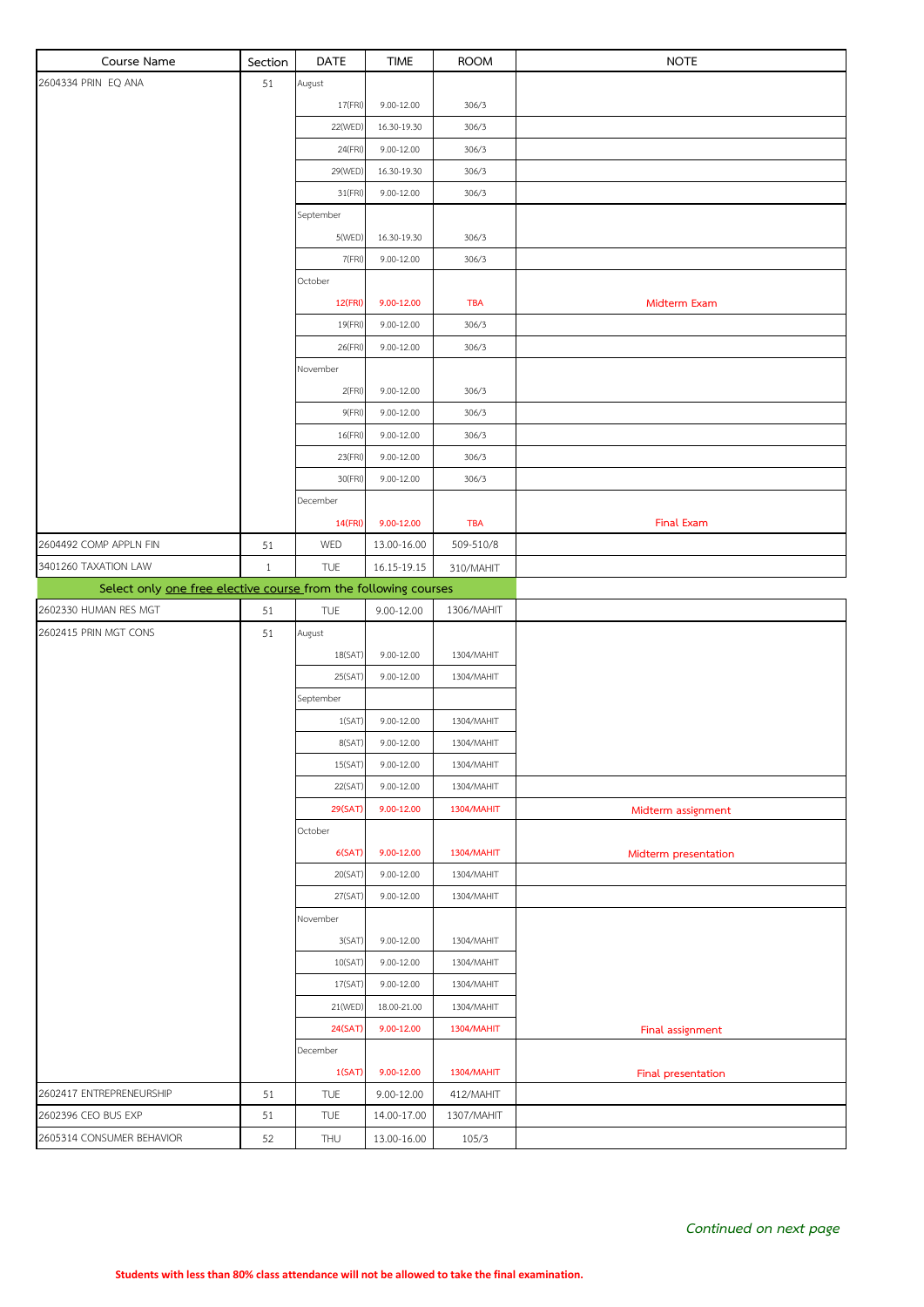## **ACCTG**

| ALLIO                                                      |              |             |                    |             |                                                                               |
|------------------------------------------------------------|--------------|-------------|--------------------|-------------|-------------------------------------------------------------------------------|
| Course Name                                                | Section      | <b>DATE</b> | <b>TIME</b>        | <b>ROOM</b> | <b>NOTE</b>                                                                   |
| 2600300 USING SPREAD BUS                                   | 51           | September   |                    |             |                                                                               |
| All students must take this course by selecting            |              | 3(MON)      | 9.00-12.00         | 509-510/8   |                                                                               |
| your best available time. Either section 51                |              | 10(MON)     | 9.00-12.00         | 509-510/8   |                                                                               |
| or 52. Each section limits at 55 seats.                    |              | 17(MON)     | 9.00-12.00         | 509-510/8   |                                                                               |
|                                                            |              | 24(MON)     | 9.00-12.00         | 509-510/8   |                                                                               |
|                                                            |              | October     |                    |             |                                                                               |
|                                                            |              | 1(MON)      | 9.00-11.00         | 509-510/8   |                                                                               |
|                                                            |              | November    |                    |             |                                                                               |
|                                                            |              | 19(MON)     | 9.00-11.00         | 509-510/8   | Final exam                                                                    |
|                                                            | 52           | September   |                    |             |                                                                               |
|                                                            |              | 3(MON)      | 16.30-19.30        | 223/1       |                                                                               |
|                                                            |              | 10(MON)     | 13.00-16.00        | 509-510/8   |                                                                               |
|                                                            |              | 17(MON)     |                    | 509-510/8   |                                                                               |
|                                                            |              |             | 13.00-16.00        |             |                                                                               |
|                                                            |              | 24(MON)     | 16.30-19.30        | 223/1       |                                                                               |
|                                                            |              | October     |                    |             |                                                                               |
|                                                            |              | 1(MON)      | 16.30-18.30        | 223/1       |                                                                               |
|                                                            |              | November    |                    |             |                                                                               |
|                                                            |              | 19(MON)     | 13.00-15.00        | 509-510/8   | Final exam                                                                    |
| 2601227 TAXATION                                           | 51           | FRI         | 9.00-12.00         | 310/MAHIT   |                                                                               |
| 2601322 AUDITING                                           | 51           | <b>FRI</b>  | 13.00-16.00        | 1305/MAHIT  | For students who join the Exchange Program in Spring 2019                     |
| 2601323 ADV ACCTG I                                        | 51           | WED         | 9.00-12.00         | 205/3       |                                                                               |
| 2602344 PROD OPER MGT                                      | 52           | WED         | 13.00-16.00        | 1305/MAHIT  |                                                                               |
| 2602416 BUS STRATEGY                                       | 52           | August      |                    |             | Dr. Oliver                                                                    |
|                                                            |              | 17(FRI)     | 18.00-21.00        | 1304/M      |                                                                               |
|                                                            |              | 18(SAT)     | 13.00-16.00        | 1304/M      |                                                                               |
|                                                            |              | 19(SUN)     | 9.00-12.00         | 1304/M      | <b>CESIM Introductory Workshop</b>                                            |
|                                                            |              | 19(SUN)     | 13.00-16.00        | 1304/M      |                                                                               |
|                                                            |              | 31(FRI)     | 18.00-21.00        | 1304/M      |                                                                               |
|                                                            |              | September   |                    |             |                                                                               |
|                                                            |              |             | 1(SAT) 13.00-16.00 | 1304/M      |                                                                               |
|                                                            |              | 2(SUN)      | 9.00-12.00         | 1304/M      |                                                                               |
|                                                            |              | 2(SUN)      | 13.00-16.00        | 1304/M      |                                                                               |
|                                                            |              | 14(FRI)     | 18.00-21.00        | 1304/M      |                                                                               |
|                                                            |              | 15(SAT)     | 13.00-16.00        | 1304/M      |                                                                               |
|                                                            |              | 16(SUN)     | 9.00-12.00         | 1304/M      | <b>CESIM Individual Coaching</b>                                              |
|                                                            |              | 16(SUN)     | 13.00-16.00        | 1304/M      | <b>CESIM Individual Coaching</b>                                              |
|                                                            |              |             |                    |             |                                                                               |
|                                                            |              | 22(SAT)     | 13.00-16.00        | 1304/M      |                                                                               |
|                                                            |              | October     |                    |             |                                                                               |
|                                                            |              |             |                    |             | Written exam : Sun. Oct. 28, 9.00-12.00, the exam room to be announced later. |
|                                                            |              | November    |                    |             |                                                                               |
|                                                            |              | 10(SAT)     | 13.00-16.00        | 1304/M      | <b>CESIM Review</b>                                                           |
|                                                            |              | 17(SAT)     | 12.00-16.00        | 1304/M      | <b>Final Group Presentation</b>                                               |
| 3405251 INTER BUS LAW                                      | $\mathbf{1}$ | THU         | 9.00-12.00         | 401/MAHIT   |                                                                               |
| Select only one elective course from the following courses |              |             |                    |             |                                                                               |
| 2602330 HUMAN RES MGT                                      | 51           | TUE         | 9.00-12.00         | 1306/MAHIT  |                                                                               |
| 2602396 CEO BUS EXP                                        | 51           | THU         | 14.00-17.00        | 1307/MAHIT  |                                                                               |